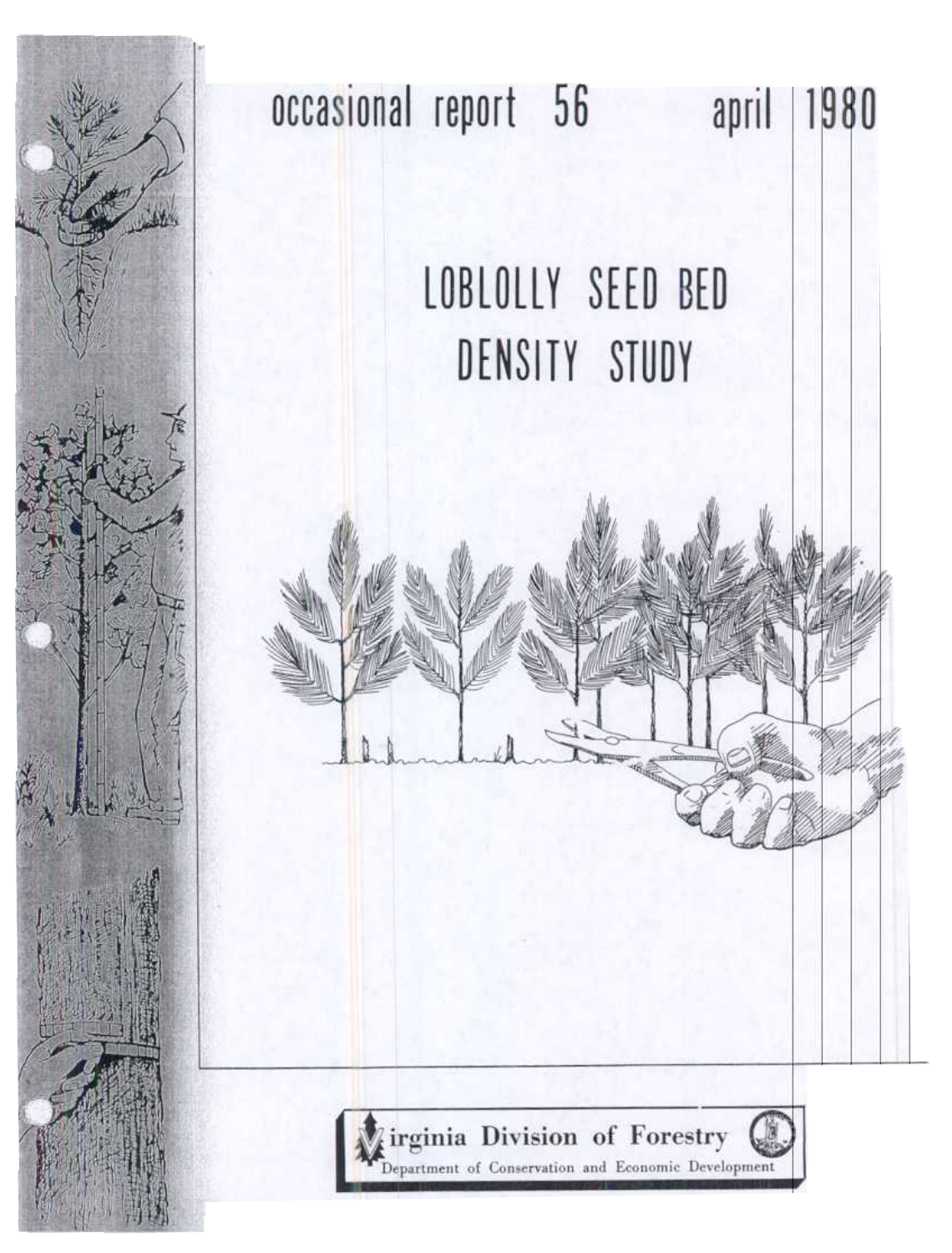# RESULTS OF A LOBLOLLY SEEDBED DENSITY STUDY

I. A. Dierauf and J. W. Garner

### ABSTRACT

Seedbed plots were thinned to approximately 24 and 36 seedlings per square foot from an initial average density of 52 seedlings per square foot.

Thinning increased diameter growth in the seedbeds, but not height growth. Thinning reduced the number of plantable seedlings produced.

Seedlings from unthinned seedbed plots survived in the field as well as seedlings from thinned plots, however, growth in the field was slightly better for seedlings from thinned plots.

## PROCEDURE

The study was installed on June 26, 1972 at the New Kent Nursery. Seedbed densities of approximately 24 and 36 seedlings per square foot were obtained by hand thinning small plots in operationally seeded seedbeds. The seedbeds had been drilled using a Whitfield seeder. Seedbeds were four feet wide and contained eight seedling rows approximately six inches apart. Plots were one foot long (one foot wide across the bed). Unthinned check plots were also established. The three seedbed densities (24, 36 and check) were replicated in five different sections of the nursery.

Rather than pulling up seedlings, the thinning was done with scissors. The target spacings were  $1$  inch for the 24 per square foot density and  $2/3$  inch for the 36 per square foot density. Clumping commonly occurs with the Whitfield seeder, so seedlings frequently had to be left closer together than these target spacings. Where clumping was severe, it was sometimes necessary to leave seedlings as close together as half the target spacings (1/2 and 1/3 inch between seedlings for the 24 and 36 seedling densities respectively).

#### SEEDBED RESULTS

 $\left($ 

On December 19, a 9 inch wide sample was lifted across the bed in the center of each 12 inch plot. Seedlings were separated by root collar diameter (1/32 inch classes) and top length (1 inch classes). Average seedbed densities, root collar diameters, and top lengths are given in Table 1. Thinning increased diameter growth but not height growth. On the average, seedlings from plots thinned to 24 per square foot were 1/32 inch larger in diameter than check seedlings.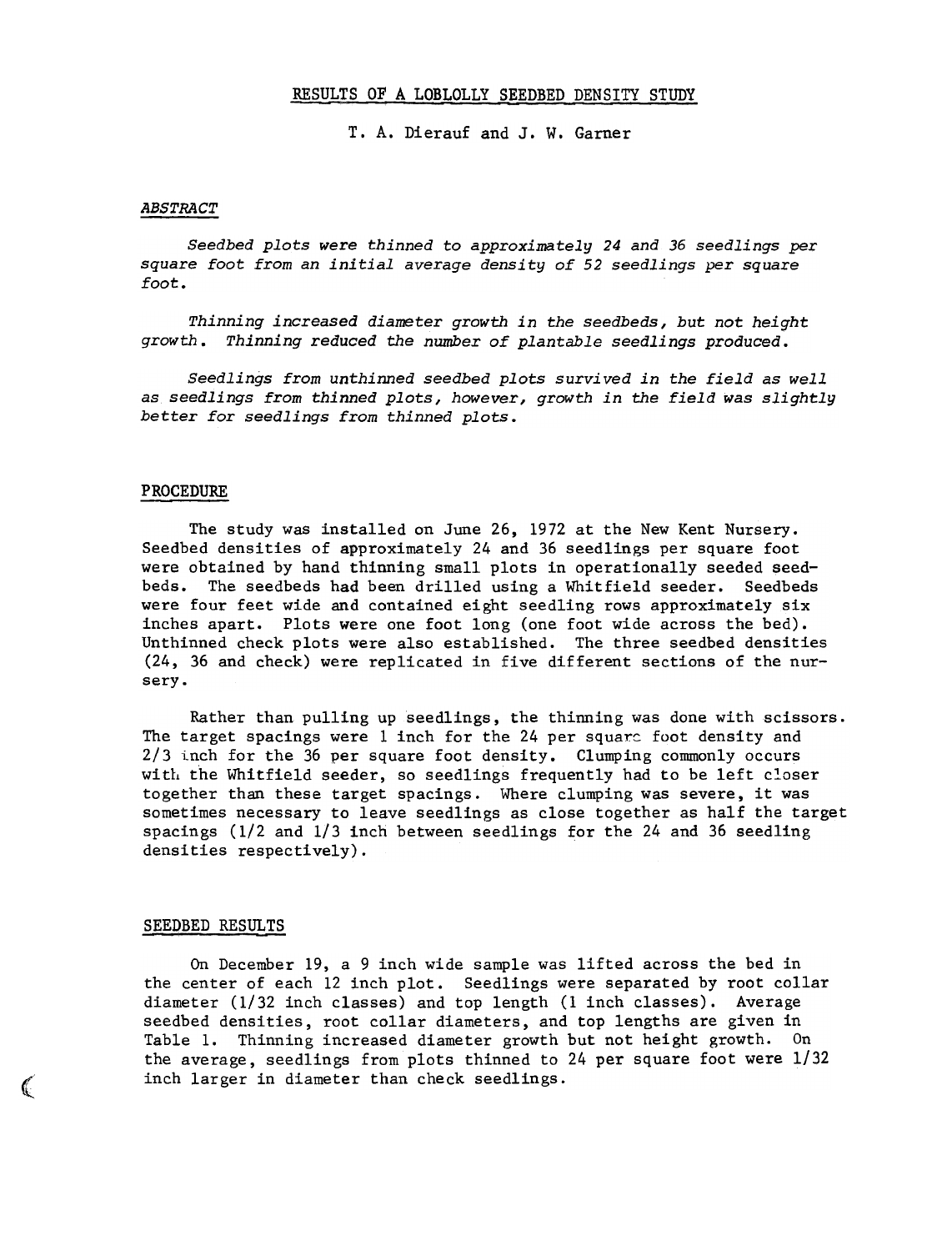| Nursery      |                      | Thinning Treatment |               |              |  |  |
|--------------|----------------------|--------------------|---------------|--------------|--|--|
| Section      |                      | Check              | $36/sq$ . ft. | $24/sq.$ ft. |  |  |
| $\mathbf{V}$ | Density              | 54.3               | 32.7          | 23.3         |  |  |
|              | Diameter             | 4.9/32             | 5.7/32        | 6.3/32       |  |  |
|              | Height               | 9.4                | 9.7           | 8.6          |  |  |
| W            | Density              | 61.7               | 31.3          | 22.7         |  |  |
|              | Diameter             | 4.0/32             | 4.7/32        | 4.8/32       |  |  |
|              | Height               | 8.9                | 9.5           | 8.1          |  |  |
| EE           | Density              | 52.3               | 35.0          | 23.7         |  |  |
|              | Diameter             | 4.5/32             | 5.0/32        | 5.8/32       |  |  |
|              | Height               | 8.6                | 8.7           | 9.1          |  |  |
| FF           | Density              | 50.7               | 35.7          | 25.0         |  |  |
|              | Diameter             | 4.4/32             | 4.6/32        | 5.0/32       |  |  |
|              | Height               | 8.8                | 8.9           | 8.9          |  |  |
| HH           | Density <sup>.</sup> | 39.3               | 30.7          | 22.3         |  |  |
|              | Diameter             | 5.0/32             | 5.6/32        | 6.1/32       |  |  |
|              | Height               | 10.0               | 9.7           | 10.8         |  |  |
| Averages     | Density              | 51.7               | 33.1          | 23.4         |  |  |
|              | Diameter             | 4.6/32             | 5.1/32        | 5.6/32       |  |  |
|              | Height               | 9.1                | 9.3           | 9.1          |  |  |

Table 1. Average number of seedlings per square foot, root collar diameter, and top length by thinning treatment and nursery location.

Thinning resulted in proportionally more seedlings being in the larger diameter classes, but did not increase the number of plantable seedlings (Table 2). Culling the 2/32 inch seedlings would leave an average of  $\frac{1}{47.9}$ , 32.2, and 23.1 plantable seedlings per square foot for the check, 36 and 24 seedling densities. If the 3/32 inch seedlings were also culled, the average number of plantable seedlings would be 40.4, 30.0, and 22.0 per square foot.

Table 2. Number of seedlings per square foot by root collar diameter class for the three seedbed densities. Figures in parenthesis are cumulative, starting with 9/32 inch seedlings

|                              | Seedbed Density                                                                |                                                             |                                                         |  |  |
|------------------------------|--------------------------------------------------------------------------------|-------------------------------------------------------------|---------------------------------------------------------|--|--|
| Root Collar Diameter         | Check                                                                          | 36/ft.                                                      | $24/ft.^2$                                              |  |  |
| 2/32<br>3/32<br>4/32<br>5/32 | 3.7(51.6)<br>7.5(47.9)<br>16.3(40.4)<br>12.8(24.1)                             | .9(33.1)<br>2.2(32.2)<br>8.3(30.0)<br>9.6(21.7)             | .1(23.2)<br>1.1(23.1)<br>3.5(22.0)<br>7.3(18.5)         |  |  |
| 6/32<br>7/32<br>8/32<br>9/32 | 7.5(11.3)<br>$2, 9$ (3.8)<br>'8 (<br>.9)<br>$\cdot$ 1)<br>$\cdot^{\mathbf{1}}$ | 7.1(12.1)<br>3.4(5.0)<br>1.3(1.6)<br>.3 <sub>1</sub><br>.3) | 5.1(11.2)<br>4.4(6.1)<br>1.2(1.7)<br><u>.5 (</u><br>.5) |  |  |
| Total                        | 51.6                                                                           | 33.1                                                        | 23.2                                                    |  |  |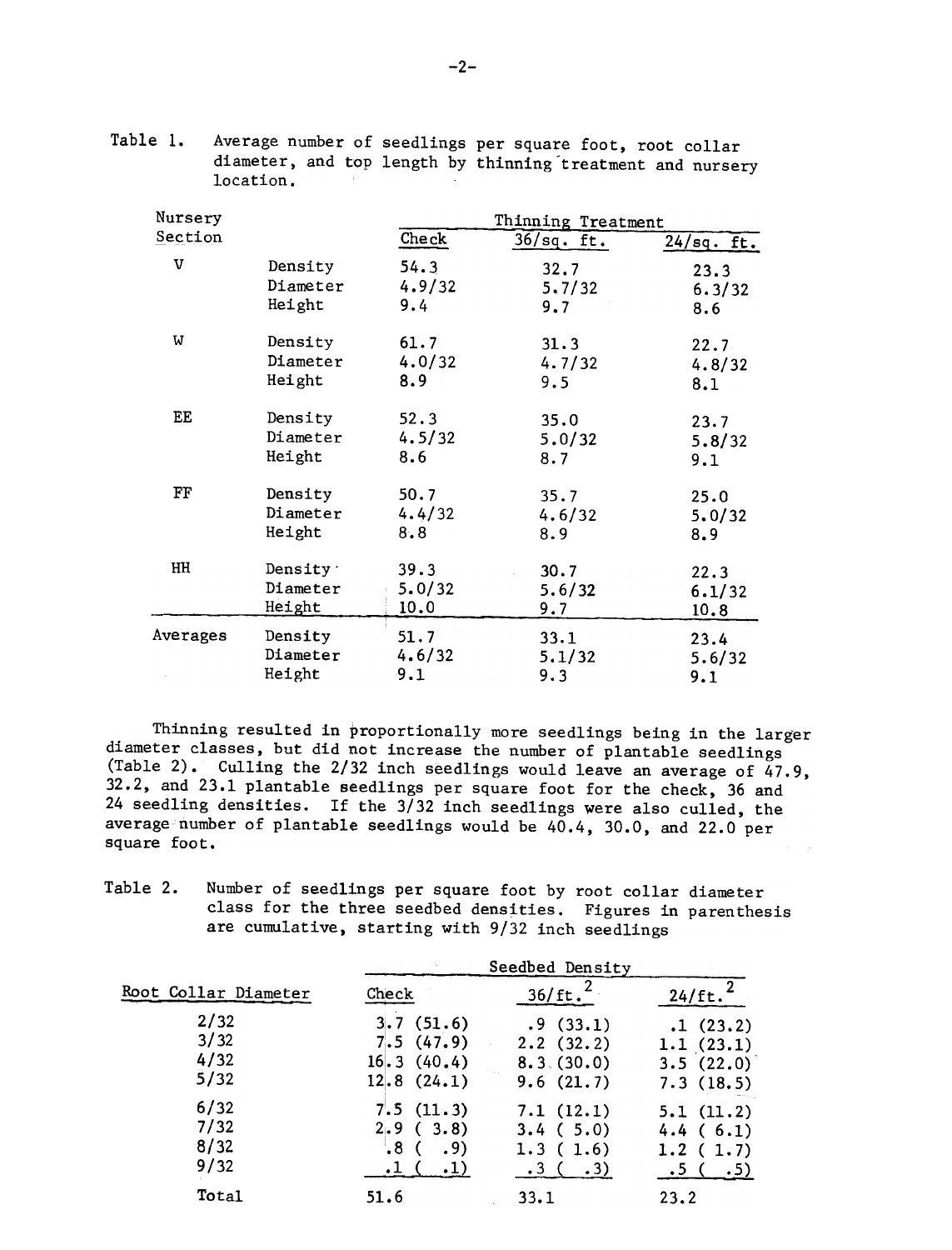#### RESULTS OF FIELD PLANTING

Seedlings for planting were taken from the same samples lifted for grading. Proportional numbers of seedlings were taken from each root collar diameter class (except the 2/32 inch class, which was culled) to give a representative sample from each seedbed plot. The seedlings were planted on December 21 on the Buckingham State Forest in the central Piedmont of Virginia. Three randomized blocks were installed, with a 20 seedling row of each seedbed density and nursery location planted in each block. Thus, there were 15 rows of seedlings in each block.

Survival was tallied and the height of each seedling was measured after one, two and three seasons in the field. Average survival and height after three seasons in the field are given in Tables 3 and 4. Seedlings from unthinned seedbed plots survived almost as well as seedlings from plots thinned to 36 and 24 seedlings per square foot (Table 3).

#### Average survival percent after three seasons in the field, by thinning treatment and nursery location $\pm$ Table 3.

| Nursery     |       |      |                |          |
|-------------|-------|------|----------------|----------|
| Section     | Check | sa   | S <sub>d</sub> | Averages |
| v           | 96.7  | 100  | 96.7           | 97.8     |
| W           | 98.3  | 96.7 | 100            | 98.3     |
| EE          | 98.3  | 96.7 | 100            | 98.3     |
| $_{\rm FF}$ | 95.0  | 96.7 | 96.7           | 96.1     |
| HH          | 91.7  | 98.3 | 95.0           | 95.0     |
| Averages    | 96.0  | 97.7 | 97.7           | 97.1     |

Seedlings from seedbed plots thinned to 24 seedling, per square foot gre lightly better than seedlings from the check and 36 per square foot plot (Table 4).

1/ Analyses of variance were made for percent survival and height. Survival percents were transformed to arc sin. Survival was not significantly affected by either seedbed density or nursery location. Heights, however, were significantly affected by both seedbed density and nursery location, both at the .025 level.